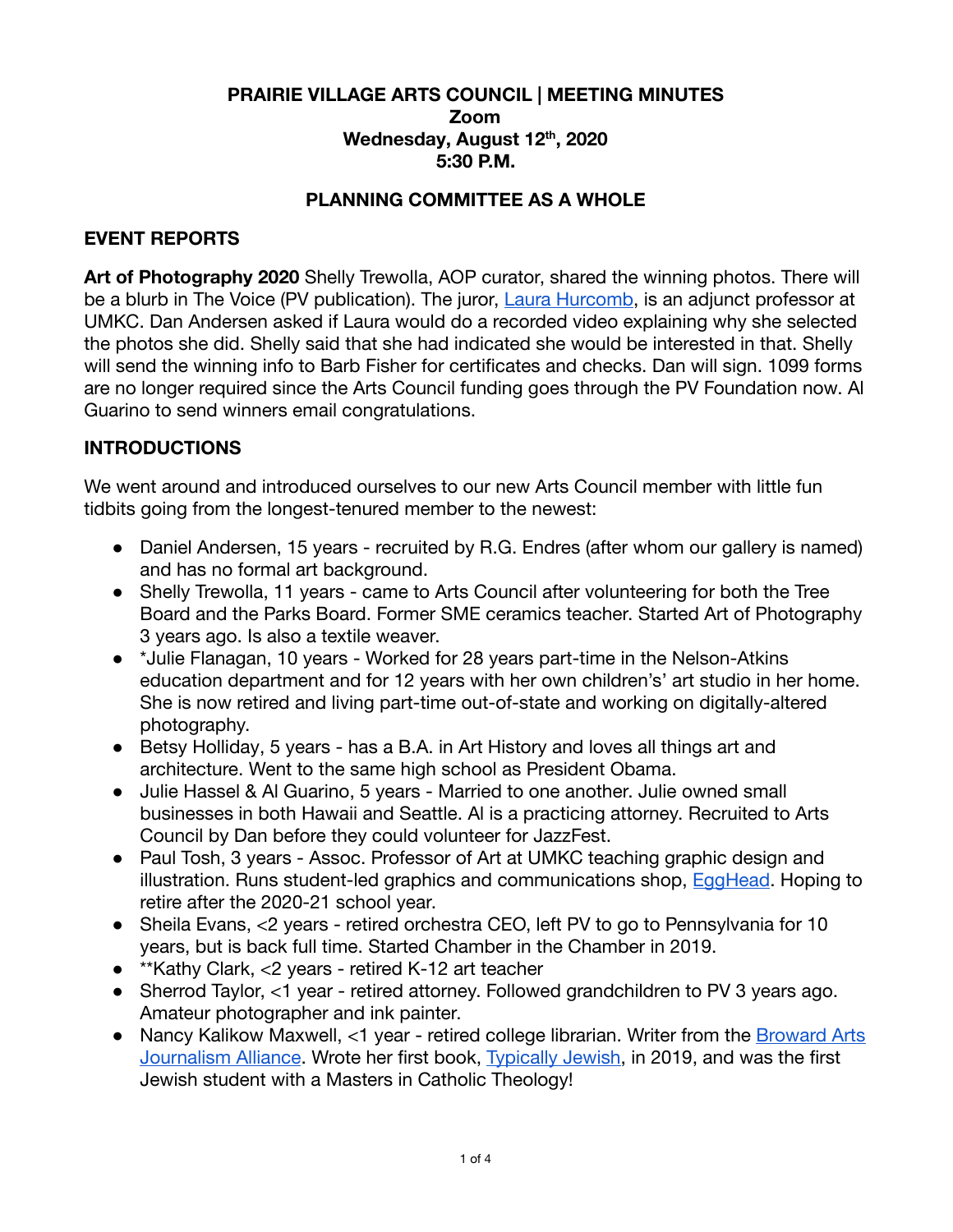- Jessie Cartwright, <1year K-12 teacher in the Raymore-Peculiar school district close to retirement. Also worked at the Nelson-Atkins Education department for a couple of years overlapping Julie F.'s time there!
- Maddie Kamphaus, new lives with daughter and husband in his childhood home. Graduated from KC Arts Institute with a BFA in fibers. Owns two businesses, one of which is marketing specific, and loves to decorate cookies as another creative outlet.

\*non-voting emeritus member

\*\* absent, but wanted to include her in the list for the record.

# **PLANNING**

**October State of the Arts Show** Daniel Andersen, SotA curator, stated this show usually occurs in the 2nd week of October. He will start publicizing after the AOP People's Choice voting is complete to not muddy the waters. That gives him a week and a half to write the invitation, etc.

# **MARKETING**

**Marketing/Website** Julie Hassel noted that the website has come a long way in the last year or so. It is a night and day difference. Bonnie stressed that we need to not be too tied to the website as it currently is and to be open to change each year as we review and evaluate our processes, needs, costs, and successes/failures. We need to look closely at a low-cost WordPress alternative utilizing free plug-ins because we don't need custom coding for the majority of our processes.

Next meeting TBD. Julie to send info to Bonnie.

**Constant Contact** We have about 440 addresses in this app, and a 58% open rate for the AoP communications. We still have about 1,000 email addresses to merge in. Discussed moving to a program called Grid, in lieu of Constant Contact. No vote. Julie will send a bullet-pointed list to Bonnie with reasons for switching to Grid.

**Public Art Content on Website** Jessie offered to chair a subcommittee to photograph and write blurbs for each of our PV public art pieces for the public art tab of our website which is currently empty. Nancy and Sherrod will help. Julie F. also offered to help photograph. Dan will send Jessie the inventory to start from.

# **Other Arts Initiative Ideas during COVID-19**

- Social Campaign (Maddie)
- Walking Tour of public art in PV with QR codes linking back to artspv.org posts. (var.)
- Coloring Book (Julie F.)
- Write up on Ada Koch's (former Arts Council member) recent show (Sherrod)
- Write up on how art teachers are going back to school (Jessie)
- **\*\*\*Current & Alumni Arts Council show (Shelly)**
- Diversity How can we highlight and celebrate?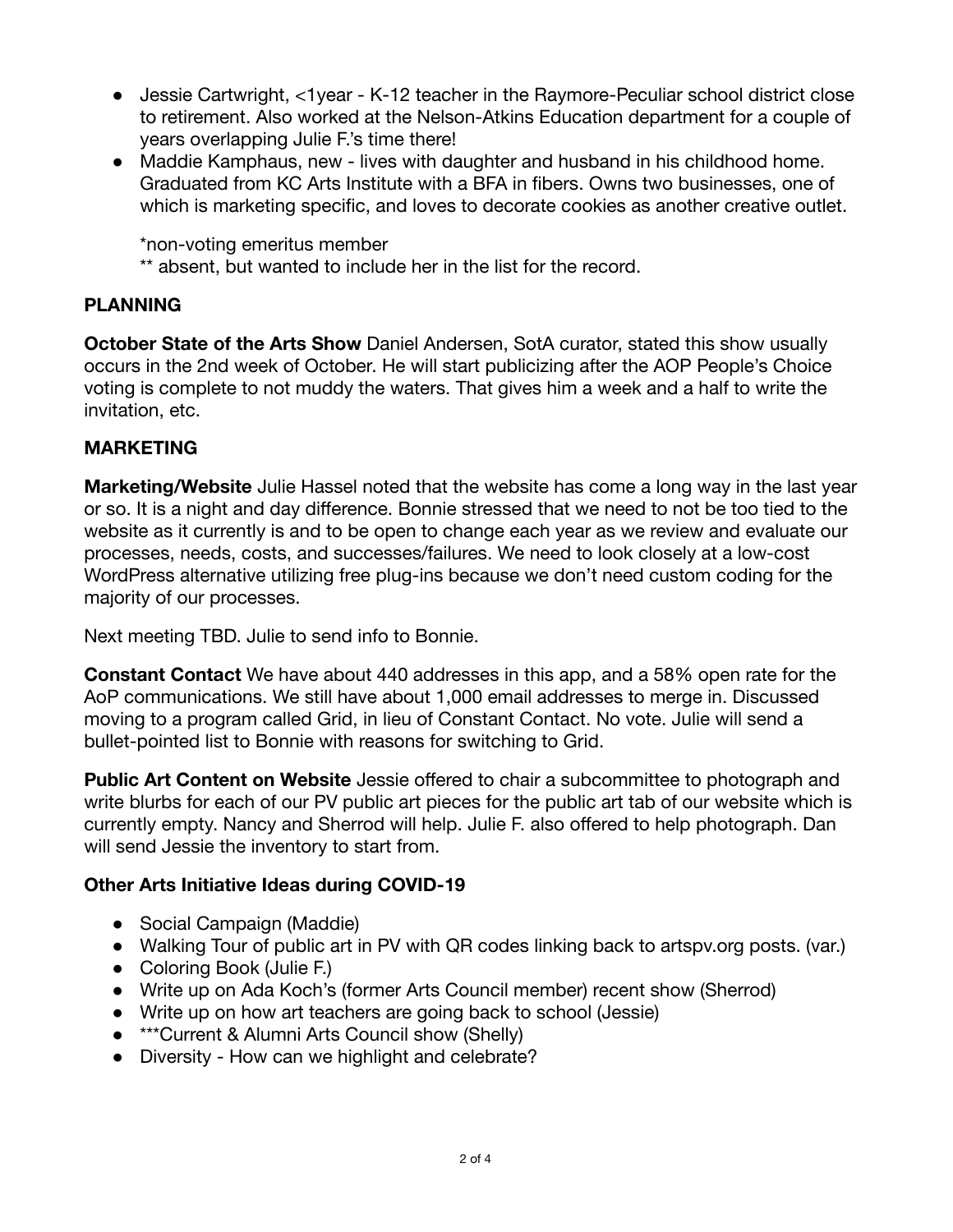- $\circ$  Dan noted that we display over 1,000 works of art from 264 artists and approximately 3,000 people per month walk through the gallery. - This is an opportunity to show more diverse art and artists!
- Mural in retail hubs.
- Outdoor art show of local artists of diverse backgrounds and perspectives
- \*\*\* idea came in late, included her for the record

Having concluded the Planning Committee as a Whole, the meeting was adjourned at 7:14 P.M.

# **BUSINESS MEETING**

Our chairperson, Bonnie Limbird, called this evening's meeting to order at 7:14 pm. Council members present via Zoom were Dan Andersen, Betsy Holliday, Sherrod Taylor, Al Guarino, Julie Hassel, Shelly Trewolla, Sheila Evans, Jessie Cartwright, Nancy Maxwell, Maddie Kamphaus, Julie Flanagan\*, and Bonnie Limbird. *Paul Tosh had to exit the Zoom before the Business meeting was called to order. Kathy Clark is on a road trip with little to no wireless access.* 

After **Roll Call,** the **Agenda** was unanimously approved with Dan Andersen making the motion and Julie Hassel seconding.

The **Consent Agenda** was unanimously approved after a motion by Daniel Andersen and a second by Betsy Holliday.

**City Council Report** – Backyard chicken update.

A discussion of the **2020 Budget Update** included an updated report, but the report didn't include the ~\$4,000 reimbursement to Dan from various charges dating back about 8 months. It will be on the August report. Also missing at this time is the \$270 payment to WAN Security. There is a \$200 check to Erin Woodworth from SotA 2019 that is still uncashed. Dan will contact her; she was a juror and may be "donating" it.

Jamie Robichaud, Deputy City Administrator and Arts Council staff liaison, needs to be updated on all details regarding online art sales including: where the revenues are now, how sales tax will be paid, where will the revenue go, and when we will receive the funds? Dan will close out the sales on August 31st, then print out the ledger, and have a check cut from FlipCause.

# **New Business**

Nancy suggested **training** for the group from Maddie on **website analytics, SEO, etc** . to help us all be better writers for our artspv.org posts. Informal agreement by most/all. Maddie to select some date options and send out a Doodle to schedule.

Sheila suggested **publicizing local porch concerts and concert opportunities** . Informal agreement by most/all. No clear direction on implementation.